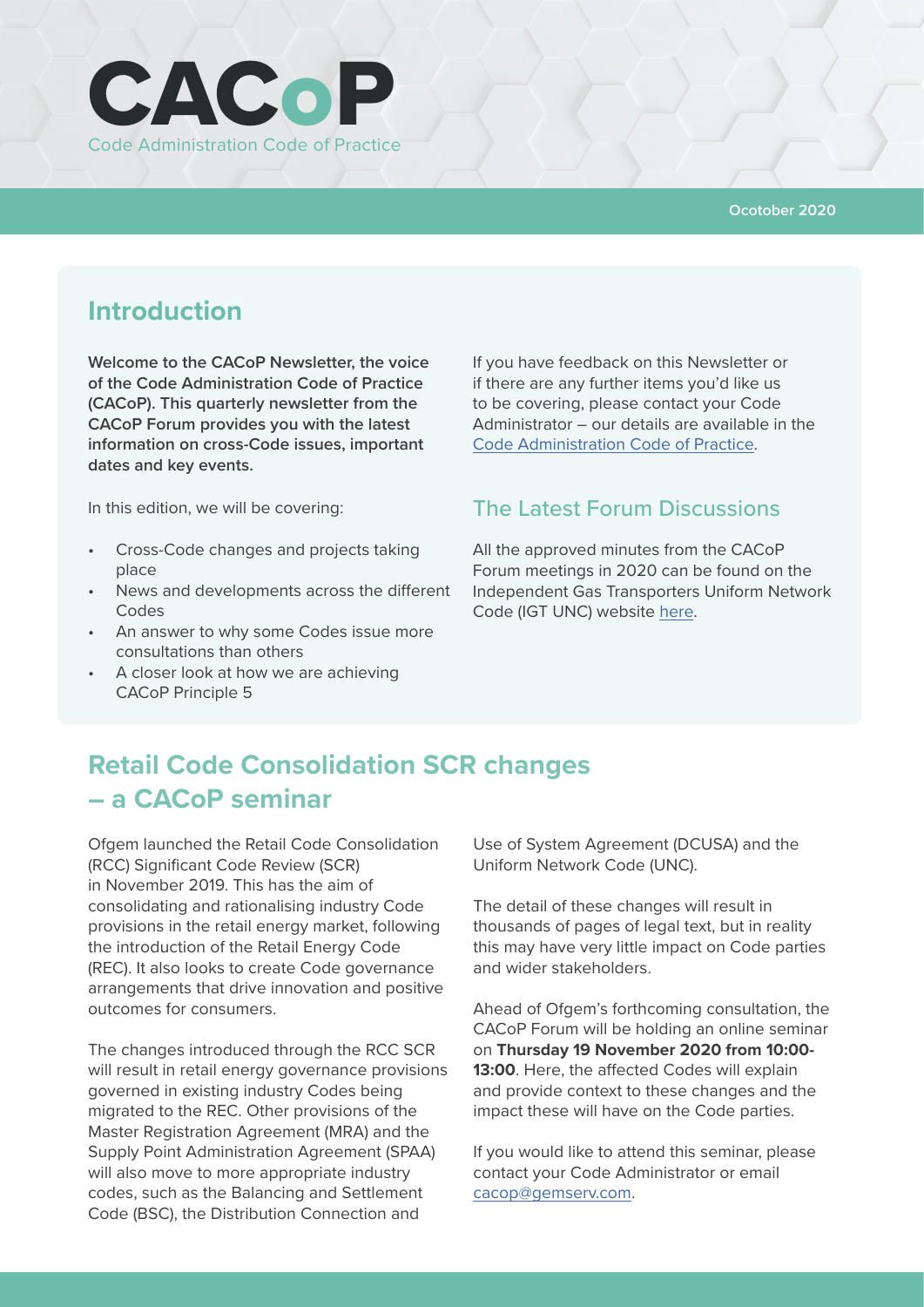

#### **Ocotober 2020**

## **News and Developments**

### Allowing DNOs to control electric vehicle chargers during times of network stress

Smart Energy Code (SEC) Modification [SECMP0046 'Allow DNOs to control Electric](https://smartenergycodecompany.co.uk/modifications/allow-dnos-to-control-electric-vehicle-chargers-connected-to-smart-meter-infrastructure/)  [Vehicle chargers connected to Smart Meter](https://smartenergycodecompany.co.uk/modifications/allow-dnos-to-control-electric-vehicle-chargers-connected-to-smart-meter-infrastructure/)  [infrastructure'](https://smartenergycodecompany.co.uk/modifications/allow-dnos-to-control-electric-vehicle-chargers-connected-to-smart-meter-infrastructure/) is proposing to allow Distribution Network Operators (DNOs) to be able to use smart metering functionality to reduce the charging rate of electric vehicle chargers during times of exceptional network stress, where a power outage is imminent unless action is taken. This would be used by DNOs only as a lastresort option if the only alternative was a wider power outage.

Changes to the DCUSA will be needed to capture the governance of the new arrangements, and DCP371 'Last resort arrangements for Distributors to manage specific consumer connected devices' has been raised to progress these changes. The SEC and the DCUSA are working together with the Proposer to develop the full set of changes, in order to produce a single holistic solution to present to the Authority (Ofgem) for decision. The Codes are holding joint Working Group meetings to develop the changes. They will also be consulting further on these changes before the final decisions are made.

If you have any questions, please contact [sec.change@gemserv.com](mailto:sec.change%40gemserv.com?subject=).

### Assessing the consumer impact of change

The CACoP Forum has been developing a proposal to enhance the assessment of modifications on the end consumer. This

approach will see Code Administrators drawing out the impacts of a modification's issue and solution on the end consumer and assessing the benefits the change would have in five areas.

The Forum has agreed to roll out this new approach, which will now be added into proposal forms and Modification Reports. Guidance on this new approach will be available on the CACoP webpages on the Code Administrators' websites soon.

#### The Cross-Code Survey will not take place this year

Ofgem has decided not to circulate the annual Cross-Code Survey this year, following discussions with Code Panels and the CACoP Forum on this. Most Panels suggested that now is not the right time due to the ongoing impacts with COVID-19. Ofgem also has concerns that too few responses would be received for the data to be robust, and could distract the Industry from focusing on priorities at this time.

Ofgem is hoping to run the next survey in 2021, although this will be reassessed closer to the time.

### Development of a central CACoP website

The CACoP Forum is in the process of developing a central CACoP website, following feedback received from Code parties. The Forum is currently scoping the requirements and business case for such a website. Feedback will then be sought from the Code Panels over the coming weeks, before the Forum makes a final decision on whether to proceed to implementation.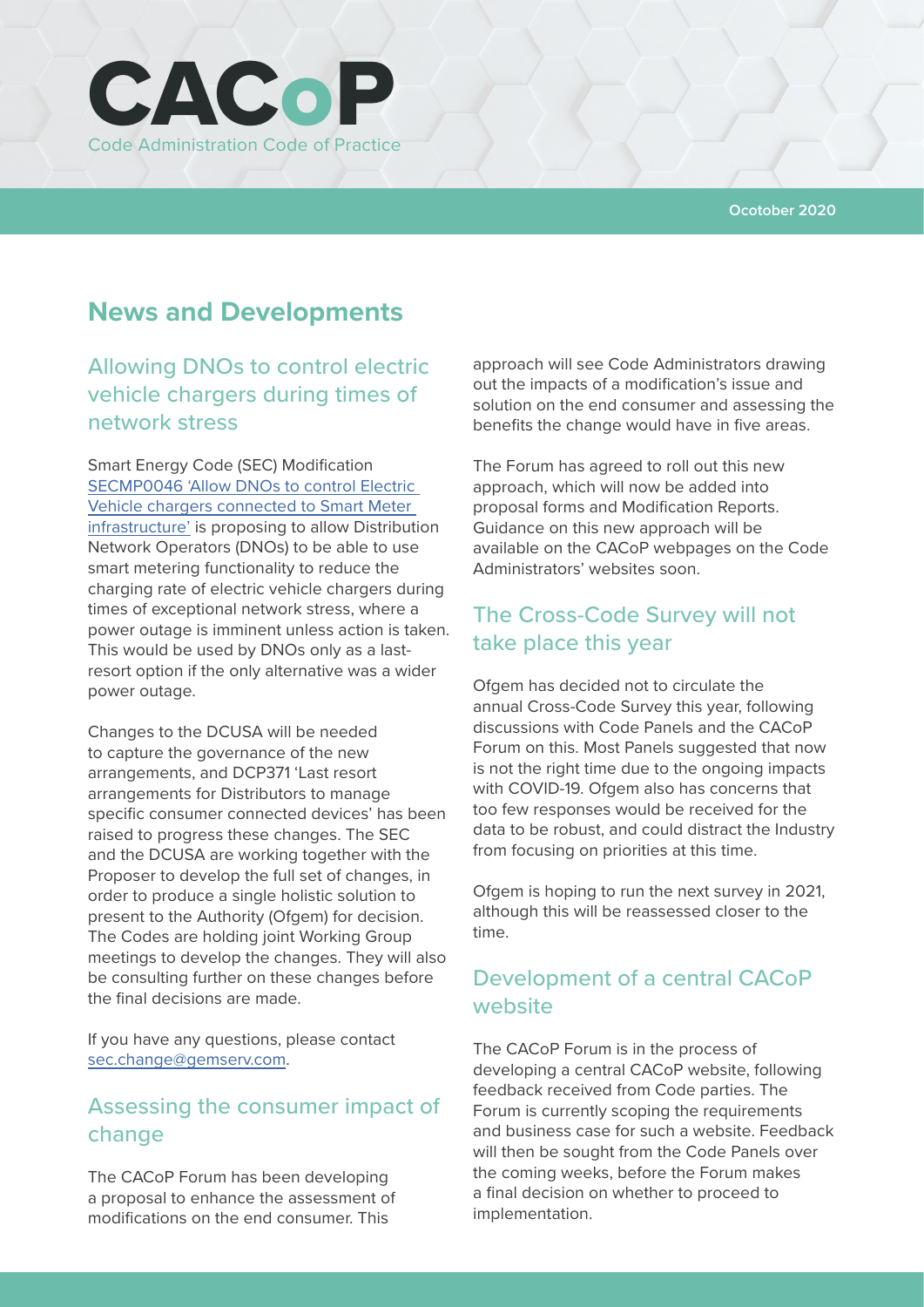

### Target Charging Review SCR modifications

#### **CUSC modifications**

The Target Charging Review (TCR) SCR is nearing its final stages. We have some important updates on the modifications for you.

All the below Connection and Use of System Code (CUSC) modifications on the TCR have now been sent to Ofgem for their final decision – the final reports are available to read by following the links below:

- [CMP317 'Identification and exclusion of](https://www.nationalgrideso.com/industry-information/codes/connection-and-use-system-code-cusc-old/modifications/cmp317-cmp327)  [Assets Required for Connection when](https://www.nationalgrideso.com/industry-information/codes/connection-and-use-system-code-cusc-old/modifications/cmp317-cmp327)  [setting Generator Transmission Network Use](https://www.nationalgrideso.com/industry-information/codes/connection-and-use-system-code-cusc-old/modifications/cmp317-cmp327)  [of System \(TNUoS\) charges' and CMP327](https://www.nationalgrideso.com/industry-information/codes/connection-and-use-system-code-cusc-old/modifications/cmp317-cmp327)  ['Removing the Generator Residual from](https://www.nationalgrideso.com/industry-information/codes/connection-and-use-system-code-cusc-old/modifications/cmp317-cmp327)  [TNUoS Charges \(TCR\)'](https://www.nationalgrideso.com/industry-information/codes/connection-and-use-system-code-cusc-old/modifications/cmp317-cmp327)
- [CMP339 'Consequential changes for](https://www.nationalgrideso.com/industry-information/codes/connection-and-use-system-code-cusc-old/modifications/cmp339)  [CMP317/327 \(TCR\)'](https://www.nationalgrideso.com/industry-information/codes/connection-and-use-system-code-cusc-old/modifications/cmp339)
- [CMP324 'Generation Zones changes for](https://www.nationalgrideso.com/industry-information/codes/connection-and-use-system-code-cusc-old/modifications/cmp324-cmp325)  [RIIO-T2' and CMP325 'Rezoning – CMP324](https://www.nationalgrideso.com/industry-information/codes/connection-and-use-system-code-cusc-old/modifications/cmp324-cmp325)  [expansion'](https://www.nationalgrideso.com/industry-information/codes/connection-and-use-system-code-cusc-old/modifications/cmp324-cmp325)
- [CMP333 'BSUoS charging Supplier Users](https://www.nationalgrideso.com/industry-information/codes/connection-and-use-system-code-cusc-old/modifications/cmp333-bsuos)  [on Gross Demand \(TCR\)'](https://www.nationalgrideso.com/industry-information/codes/connection-and-use-system-code-cusc-old/modifications/cmp333-bsuos)
- [CMP335 'Transmission Demand Residual](https://www.nationalgrideso.com/industry-information/codes/connection-and-use-system-code-cusc-old/modifications/cmp335)  [– Billing and consequential changes to](https://www.nationalgrideso.com/industry-information/codes/connection-and-use-system-code-cusc-old/modifications/cmp335)  [CUSC Section 3 and 11 \(TCR\)' and CMP336](https://www.nationalgrideso.com/industry-information/codes/connection-and-use-system-code-cusc-old/modifications/cmp335)  ['Transmission Demand Residual – Billing and](https://www.nationalgrideso.com/industry-information/codes/connection-and-use-system-code-cusc-old/modifications/cmp335)  [consequential changes to CUSC Section 14](https://www.nationalgrideso.com/industry-information/codes/connection-and-use-system-code-cusc-old/modifications/cmp335)  [\(TCR\)'](https://www.nationalgrideso.com/industry-information/codes/connection-and-use-system-code-cusc-old/modifications/cmp335)
- [CMP343 'Transmission Demand Residual](https://www.nationalgrideso.com/industry-information/codes/connection-and-use-system-code-cusc-old/modifications/cmp343-and-cmp340)  [bandings and allocation for 1 April](https://www.nationalgrideso.com/industry-information/codes/connection-and-use-system-code-cusc-old/modifications/cmp343-and-cmp340)  [2022 implementation' and CMP340](https://www.nationalgrideso.com/industry-information/codes/connection-and-use-system-code-cusc-old/modifications/cmp343-and-cmp340)  ['Consequential changes for CMP343'](https://www.nationalgrideso.com/industry-information/codes/connection-and-use-system-code-cusc-old/modifications/cmp343-and-cmp340)

Ofgem will publish its decisions on these modifications in the coming months.

#### **DCUSA modifications**

On 30 September 2020, Ofgem approved the TCR modifications to the DCUSA.

The modifications approved are as follows and their decision letters can be found by following the links below:

- [DCP358 'Ofgem Targeted Charging Review](https://www.dcusa.co.uk/change/ofgem-targeted-charging-review-implementation-determination-of-banding-boundaries/)  [Implementation: Determination of Banding](https://www.dcusa.co.uk/change/ofgem-targeted-charging-review-implementation-determination-of-banding-boundaries/)  [Boundaries'](https://www.dcusa.co.uk/change/ofgem-targeted-charging-review-implementation-determination-of-banding-boundaries/)
- [DCP359 'Ofgem Targeted Charging Review](https://www.dcusa.co.uk/change/ofgem-targeted-charging-review-implementation-customers-who-should-pay/)  [Implementation: Customers – who should](https://www.dcusa.co.uk/change/ofgem-targeted-charging-review-implementation-customers-who-should-pay/)  [pay?'](https://www.dcusa.co.uk/change/ofgem-targeted-charging-review-implementation-customers-who-should-pay/)
- [DCP360 'Ofgem Targeted Charging Review](https://www.dcusa.co.uk/change/ofgem-targeted-charging-review-implementation-allocation-to-bands-and-interventions/)  [Implementation: Allocation to Bands and](https://www.dcusa.co.uk/change/ofgem-targeted-charging-review-implementation-allocation-to-bands-and-interventions/)  [Interventions'](https://www.dcusa.co.uk/change/ofgem-targeted-charging-review-implementation-allocation-to-bands-and-interventions/)
- [DCP361 'Ofgem Targeted Charging Review](https://www.dcusa.co.uk/change/ofgem-targeted-charging-review-implementation-calculation-of-charges/)  [Implementation: Calculation of Charges'](https://www.dcusa.co.uk/change/ofgem-targeted-charging-review-implementation-calculation-of-charges/)

#### Ofgem letter on CMP280

On 2 October 2020, Ofgem published an open letter on electricity storage network charging arrangements and determination on CMP280 ['Creation of a New Generator TNUoS Demand](https://www.nationalgrideso.com/industry-information/codes/connection-and-use-system-code-cusc-old/modifications/cmp280-creation)  [Tariff which Removes Liability for TNUoS](https://www.nationalgrideso.com/industry-information/codes/connection-and-use-system-code-cusc-old/modifications/cmp280-creation)  [Demand Residual Charges from Generation and](https://www.nationalgrideso.com/industry-information/codes/connection-and-use-system-code-cusc-old/modifications/cmp280-creation)  [Storage Users'](https://www.nationalgrideso.com/industry-information/codes/connection-and-use-system-code-cusc-old/modifications/cmp280-creation). This letter can be found [here.](https://www.ofgem.gov.uk/system/files/docs/2020/10/open_letter-cmp280_final.pdf)

### Shipper seat vacancies on the IGT UNC Panel

Two of the three Shipper seats on the IGT UNC Panel are currently vacant, leaving Shippers underrepresented, with a risk of their voices not being heard. If you would be interested in filling one of these seats, please email [IGTUNC@](mailto:IGTUNC%40gemserv.com?subject=) [gemserv.com.](mailto:IGTUNC%40gemserv.com?subject=)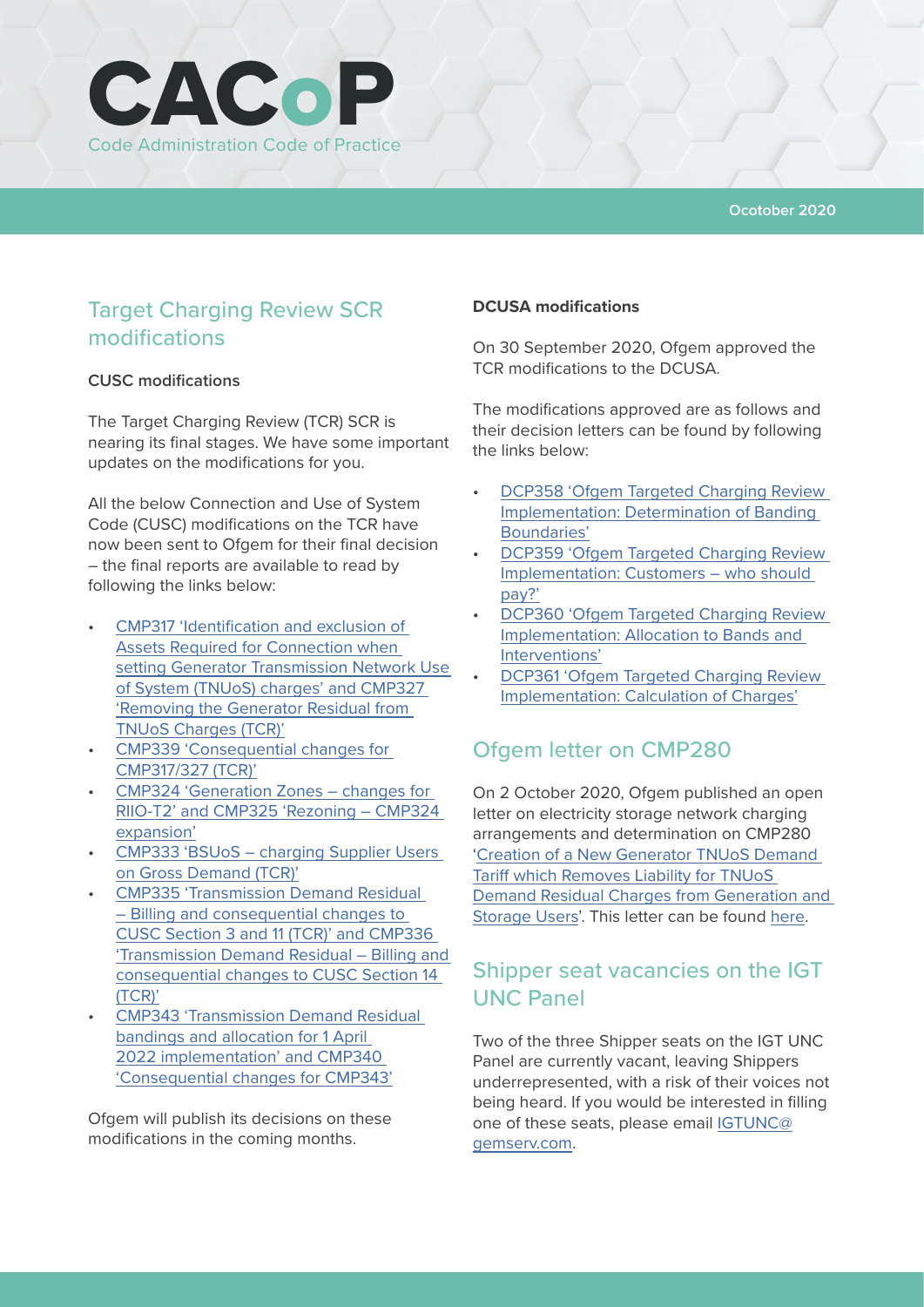

# **Why do some Codes have more than one consultation?**

At the 2019 CACoP engagement day, attendees asked why some Codes have two consultations on modifications while others only have one. The CACoP Forum has considered this question and can explain this difference in approach.

The Codes that require two consultations are those whose assessments involve a Working Group. These Codes include the BSC, the SEC, the CUSC, the Grid Code and the UNC.

Under these Codes' modification procedures, the Working Group is usually required to consult the industry as part of its assessment before the

Modification Report is presented to the Panel. The Panel is then required to consult on the finalised Modification Report before making its final decision. These requirements are hardwired into the respective Codes and would require modifications to change.

The CACoP Forum acknowledges the discrepancy between Codes in this area. However, the Forum considers that raising the modifications needed to change this would not be a priority for the industry at this time, so has concluded not to progress this further.

## **Principle Focus**



CACoP Principle 5 requires Codes to support a 'pre-modification' process to better encourage industry debate and support in shaping solutions. In this quarter's Principle Focus, we take a closer look at this.

Many Codes present a Party with opportunity to discuss a proposal before it is formally submitted for decision. Such examples include the BSC's Issues process, the MRA's Issues Resolution Expert Group or the SEC's Development Stage. This allows a Party to enter the change process without a fully formed proposal, if they wanted to seek input from the wider industry first.

Code Administrators will support you with any issue you may have, and will, as a minimum, be able to advise you on the route it should take. In many cases, they can also provide expert advice to you up front, for you to take on board.

All of the Codes provide avenues for Parties to feed in to the development of such proposals. This can be through industry meetings (such as Working Groups) or consultations and impact assessments.

Working Groups and other discussion forums are usually open to any interested party to attend and are advertised on the Code's website in advance. In this post-COVID world, such meetings are usually held online, with materials made available five Working Days beforehand. Some Codes will schedule ad-hoc meetings for particular proposals, as needed for that change, while others schedule regular sessions to cover multiple proposals at once.

We always welcome your feedback on how we are doing and if there's more you think we could do. If you have any comments or feedback on this, your Code Administrator will be happy to listen and capture your views.